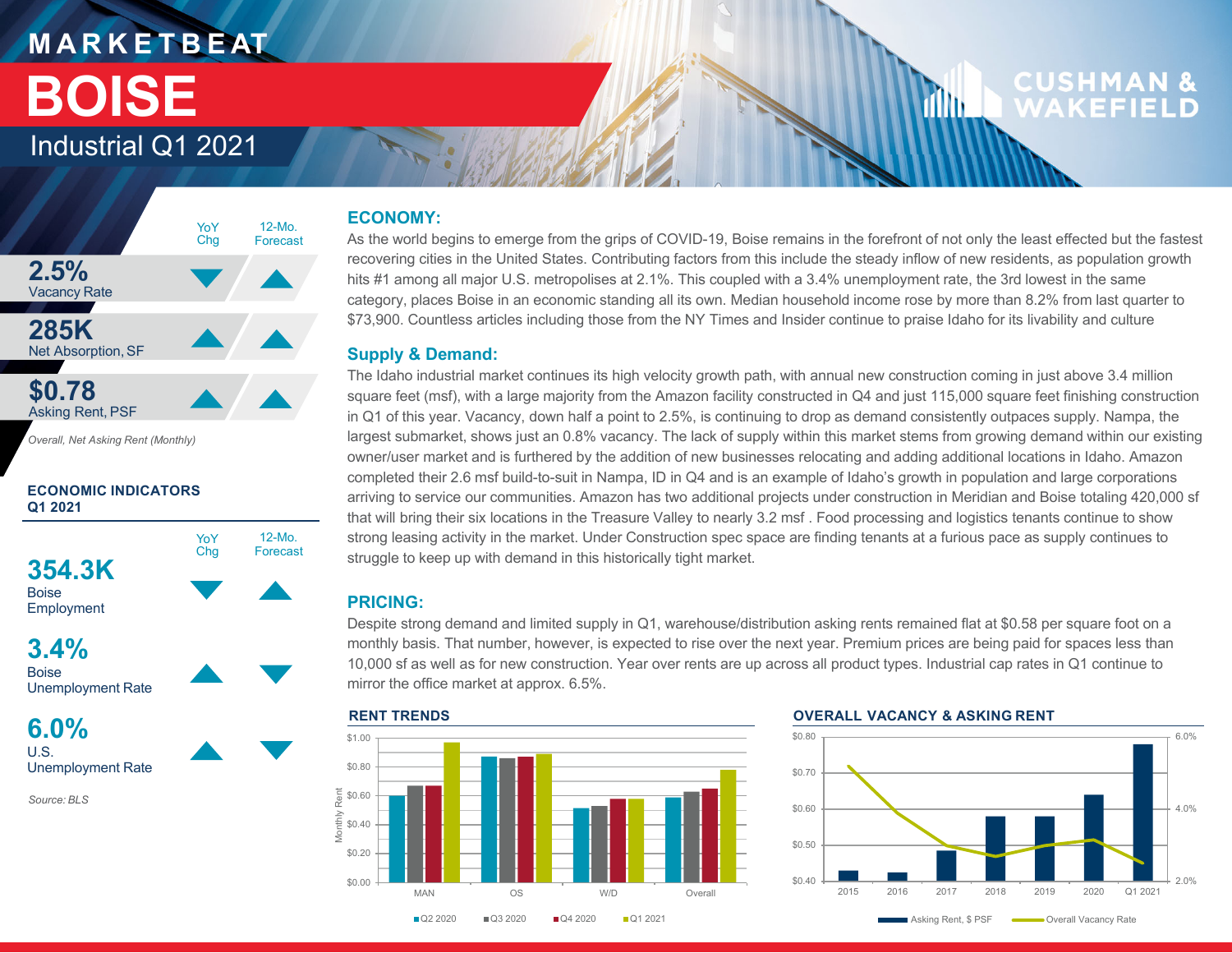## **M A R K E T B E AT** Industrial Q1 2021 **BOISE**

# **CUSHMAN &**<br>WAKEFIELD

**Tillu** 

#### **MARKET STATISTICS**

| <b>SUBMARKET</b>     | <b>INVENTORY</b><br>(SF) | <b>OVERALL VACANT</b><br>(SF) | <b>OVERALL</b><br><b>VACANCY RATE</b> | <b>CURRENT QTR</b><br><b>OVERALL NET</b><br><b>ABSORPTION (SF)</b> | <b>YTD OVERALL</b><br><b>NET ABSORPTION</b><br>(SF) | <b>UNDER CNSTR</b><br>(SF) | <b>CONSTR</b><br><b>COMPLETIONS</b><br>(SF) | <b>OVERALL</b><br><b>WEIGHTED AVG</b><br><b>NET RENT (OS)</b> | <b>OVERALL</b><br><b>WEIGHTED AVG</b><br><b>NET RENT (W/D)</b> | <b>OVERALL</b><br><b>WEIGHTED AVG</b><br><b>NET RENT</b> |
|----------------------|--------------------------|-------------------------------|---------------------------------------|--------------------------------------------------------------------|-----------------------------------------------------|----------------------------|---------------------------------------------|---------------------------------------------------------------|----------------------------------------------------------------|----------------------------------------------------------|
| North Boise          | 1,690,892                | 21,736                        | 1.3%                                  | 33,969                                                             | 33,969                                              | $\mathbf 0$                | $\mathbf 0$                                 | \$1.13                                                        | N/A                                                            | \$1.13                                                   |
| Downtown             | 477,277                  | $\mathbf 0$                   | 0.0%                                  | $\overline{0}$                                                     | $\mathbf{0}$                                        | $\mathbf 0$                | $\mathbf{0}$                                | N/A                                                           | N/A                                                            | N/A                                                      |
| West Boise           | 3,699,920                | 236,471                       | 6.4%                                  | 23,788                                                             | 23,788                                              | 64,466                     | 16,397                                      | \$0.78                                                        | \$0.71                                                         | \$0.85                                                   |
| Southwest Boise      | 764,728                  | 4,622                         | 0.6%                                  | $-4,622$                                                           | $-4,622$                                            | $\mathbf 0$                | $\mathbf 0$                                 | N/A                                                           | \$0.80                                                         | \$0.80                                                   |
| Airport              | 6,607,507                | 483,840                       | 7.3%                                  | 56,048                                                             | 56,048                                              | 354,903                    | 44,500                                      | N/A                                                           | \$0.54                                                         | \$0.54                                                   |
| Southeast Boise      | 5,910,351                | 137,291                       | 2.3%                                  | 41,248                                                             | 41,248                                              | 53,777                     | $\mathbf 0$                                 | \$0.91                                                        | \$0.59                                                         | \$0.82                                                   |
| Meridian             | 5,303,030                | 36,445                        | 0.7%                                  | 62,445                                                             | 62,445                                              | 656,284                    | $\mathbf 0$                                 | \$1.10                                                        | \$0.99                                                         | \$1.01                                                   |
| South Meridian       | 732,402                  | 24,111                        | 3.3%                                  | $\overline{0}$                                                     | 0                                                   | 36,000                     | 0                                           | \$1.00                                                        | N/A                                                            | \$1.00                                                   |
| Eagle                | 218,591                  | $\mathbf 0$                   | $0.0\%$                               | $\overline{0}$                                                     | $\mathbf{0}$                                        | $\mathbf 0$                | $\mathbf 0$                                 | N/A                                                           | N/A                                                            | N/A                                                      |
| Nampa                | 12,335,352               | 104,488                       | 0.8%                                  | $-24,655$                                                          | $-24,655$                                           | 410,460                    | $\mathbf{0}$                                | \$0.65                                                        | \$0.29                                                         | \$0.34                                                   |
| Caldwell             | 5,093,580                | 94,018                        | 1.8%                                  | 46,924                                                             | 46,924                                              | 26,400                     | $\mathbf 0$                                 | \$1.16                                                        | N/A                                                            | \$1.06                                                   |
| <b>Central Boise</b> | 2,056,735                | 10,651                        | 0.5%                                  | 50,544                                                             | 50,544                                              | $\mathbf 0$                | $\mathbf{0}$                                | \$1.01                                                        | \$0.78                                                         | \$0.85                                                   |
| Middleton            | 339,076                  | $\mathbf 0$                   | 0.0%                                  | $\overline{0}$                                                     | $\mathbf{0}$                                        | $\mathbf 0$                | 0                                           | N/A                                                           | N/A                                                            | N/A                                                      |
| Northwest            | 36,200                   | $\mathbf{0}$                  | $0.0\%$                               | $\overline{0}$                                                     | $\mathbf{0}$                                        | 36,000                     | $\mathbf 0$                                 | N/A                                                           | N/A                                                            | N/A                                                      |
| <b>TOTALS</b>        | 45,265,641               | 1,153,673                     | 2.5%                                  | 285,689                                                            | 285,689                                             | 1,638,290                  | 60,897                                      | \$.89                                                         | \$.58                                                          | \$.78                                                    |

\*Rental rates reflect weighted net asking \$psf/month \*Renewals not included in leasing statistics \*10,000+ Square Feet \*\* Statistics not reflective of U.S. MarketBeat Tables (Nation Section 2005 = Office Service/Flex W/D =

OS = Office Service/Flex W/D = Warehouse/Distribution

#### **KEY LEASE TRANSACTIONS Q1 2021**

| <b>PROPERTY</b>           | <b>SUBMARKET</b> | <b>TENANT</b>              | <b>RSF</b> | <b>TYPE</b>   |
|---------------------------|------------------|----------------------------|------------|---------------|
| 16570 Northside Boulevard | Nampa            | Darigold                   | 84,000     | <b>Direct</b> |
| 4022 Challenger           | Caldwell         | <b>HB Specialty Foods</b>  | 57,225     | <b>Direct</b> |
| 2499 E Freight Street     | Airport          | <b>Northwest Logistics</b> | 50,400     | <b>Direct</b> |

#### **KEY SALES TRANSACTIONS Q1 2021**

| <b>PROPERTY</b> | <b>SUBMARKET</b> | <b>SELLER / BUYER</b>                                |        | <b>PRICE/S PSF</b> |
|-----------------|------------------|------------------------------------------------------|--------|--------------------|
| 2752 S Liberty  | Airport          | Adler Realty Investments, Inc. / BBW Investments LLC | 36,450 | Inquire            |
| 219 E 50th      | North Boise      | / JST Properties LLC                                 | 29,569 | Inquire            |
| 459 N Five Mile | West Boise       | Wallace Properties LLC / Castro Family Trust         | 16.740 | Inquire            |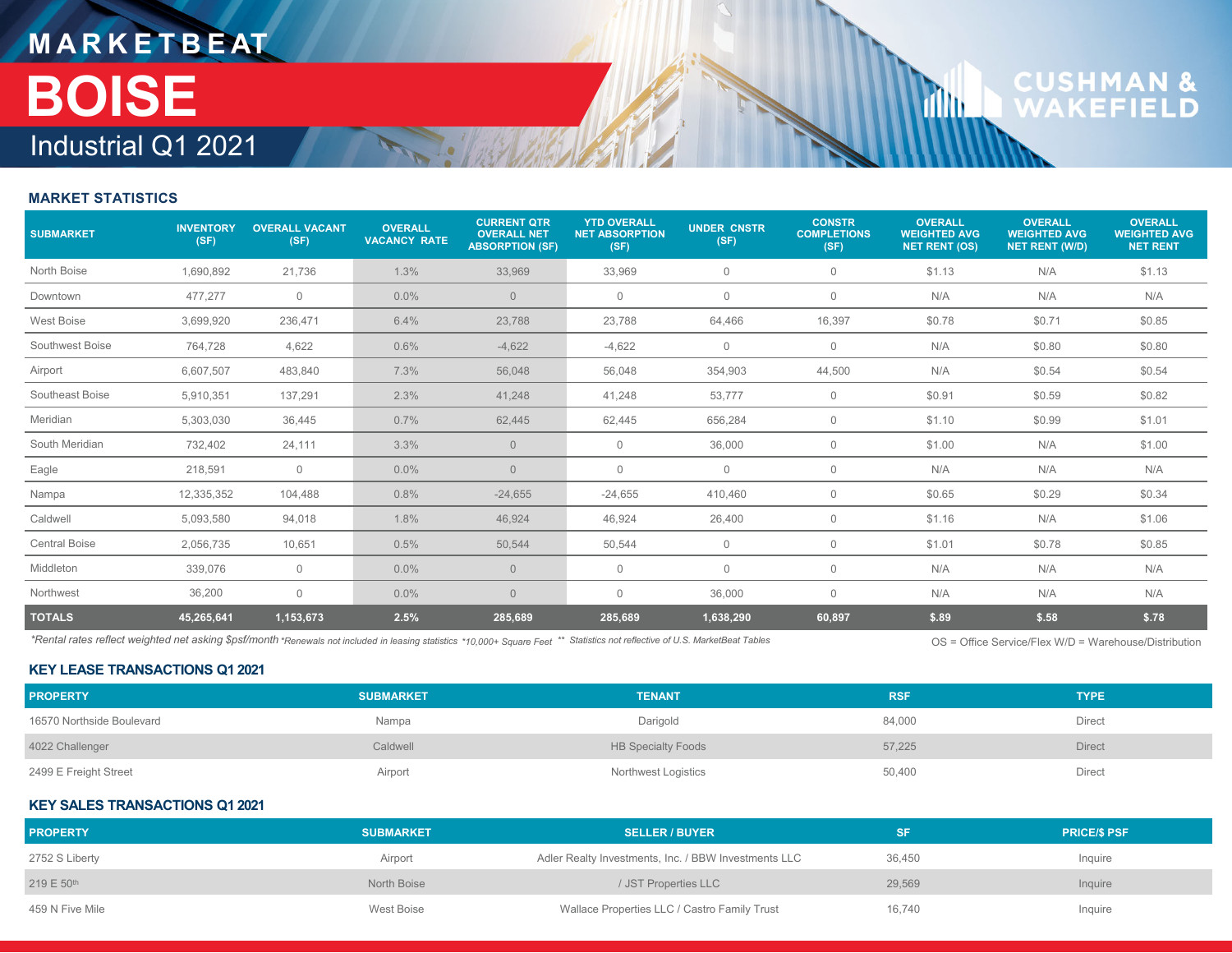## **M A R K E T B E AT** Industrial Q1 2021 **BOISE**

#### **UNDER CONSTRUCTION PIPELINE**

| <b>PROPERTY</b>                                   | <b>SUBMARKET</b> | <b>MAJOR TENANT.</b> | <b>SF</b> | <b>OWNER</b>           |
|---------------------------------------------------|------------------|----------------------|-----------|------------------------|
| Amazon Sort Center<br>2155 Freight Street         | Airport          | Amazon               | 278,493   | City Of Boise          |
| <b>Hickory Warehouse</b><br>1135 N Hickory Avenue | Meridian         | <b>TBD</b>           | 207,000   | HOT2LLLP               |
| <b>Amazon Delivery Station</b><br>2316 W Franklin | Meridian         | Amazon               | 141.000   | Adler AB Owner XII LLC |
| Al Northside<br>8840 Birch Lane                   | Nampa            | <b>TBD</b>           | 140,000   | Adler AB Owner XII LLC |

#### **VACANCY BY QUARTER**

din.



**CUSHMAN &**<br>WAKEFIELD









#### **DIRECT LEASING ACTIVITY**



#### **SPACE DEMAND / DELIVERIES**